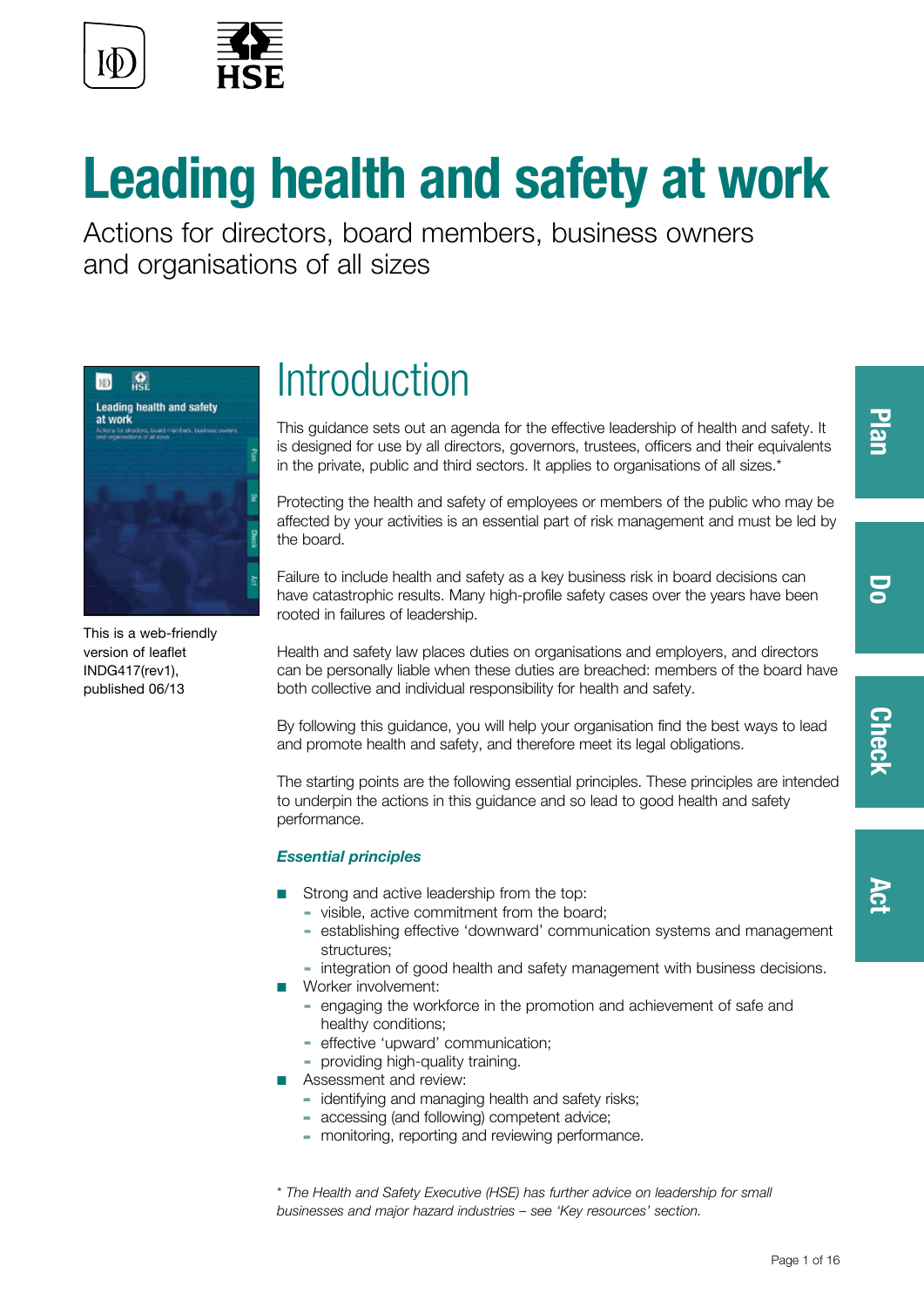### **In this guidance**

The following pages set out:

- a four-point agenda for embedding the essential health and safety principles;
- a summary of legal liabilities;
- a checklist of key questions for leaders:
- a list of resources and references for implementing this guidance in detail.

The agenda consists of:

- core actions for boards and individual board members that relate directly to the legal duties of an organisation. These actions are intended to set a standard;
- quidelines that set out ways to give the core actions practical effect. These guidelines provide ideas on how you might achieve the core actions;
- case studies selected to be relevant to most sectors.

A website, [www.hse.gov.uk/leadership,](http://www.hse.gov.uk/leadership,) provides links to all the resources mentioned. It includes online and downloadable versions of this guidance and further advice for small enterprises.

#### *Benefits of good health and safety*

Addressing health and safety should not be seen as a regulatory burden: it offers significant opportunities. Benefits can include:

- reduced costs and reduced risks employee absence and turnover rates are lower, accidents are fewer, the threat of legal action is lessened;
- improved standing among suppliers and partners;
- a better reputation for corporate responsibility among investors, customers and communities;
- increased productivity employees are healthier, happier and better motivated.

#### *Costs of poor health and safety at work*

HSE statistics reveal the human and financial cost of failing to address health and safety. Each year:

- Millions of working days are lost due to work-related illness and injury.
- Thousands of people die from occupational diseases.
- Around a million workers self-report suffering from a work-related illness.
- Several hundred thousand workers are injured at work.
- A worker is fatally injured almost every working day.

Organisations can incur further costs – such as uninsured losses and loss of reputation.

For the latest statistics see: www.hse.gov.uk/statistics/index.htm

#### *Legal responsibilities of employers*

Health and safety law states that employers must:

- assess risks to employees, customers, partners and any other people who could be affected by their activities;
- arrange for the effective planning, organisation, control, monitoring and review of preventive and protective measures;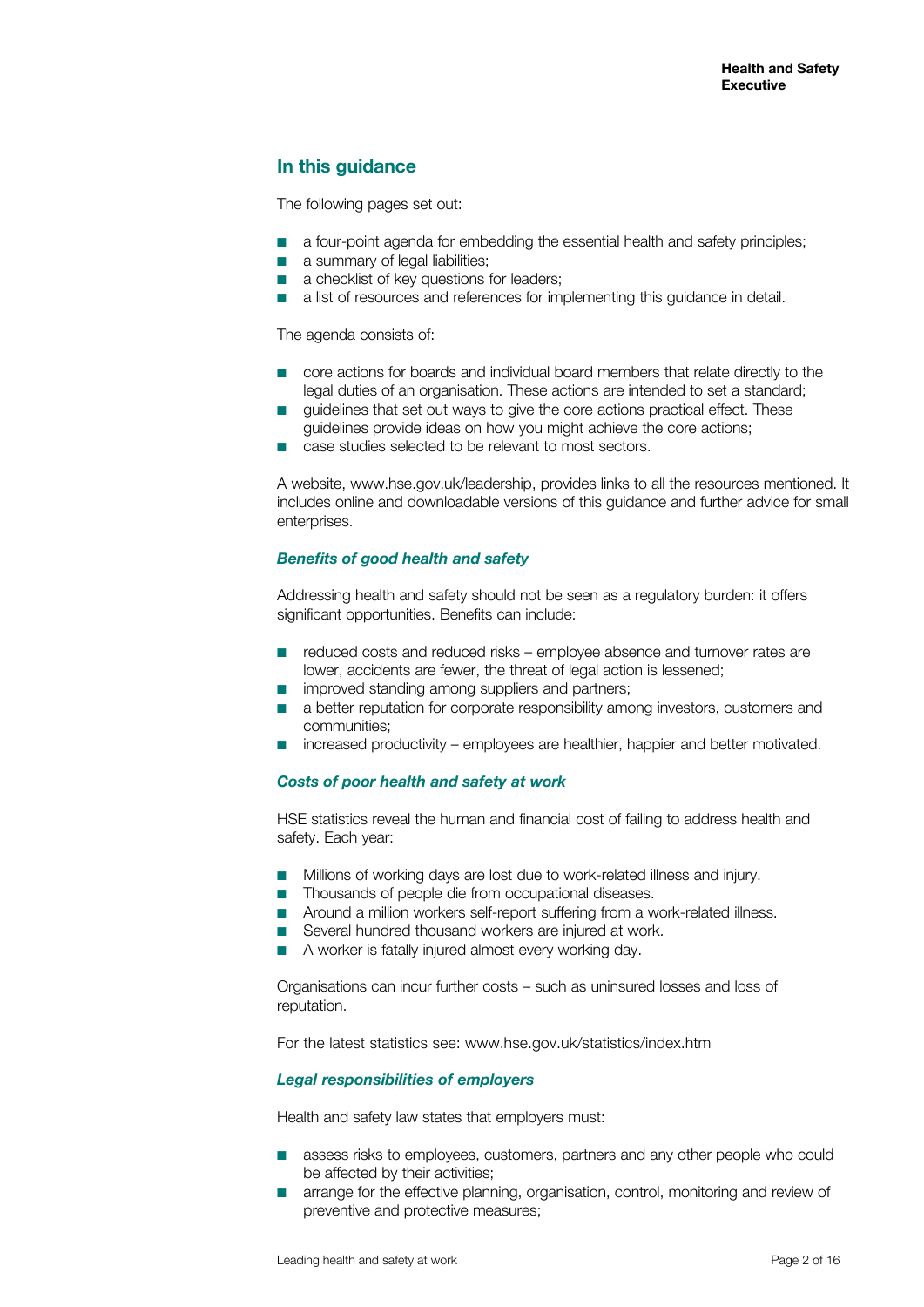- have a written health and safety policy if they have five or more employees;
- ensure they have access to competent health and safety advice:
- consult employees about their risks at work and current preventive and protective measures.

Failure to comply with these requirements can have serious consequences – for both organisations and individuals. Sanctions include fines, imprisonment and disqualification.

Under the Corporate Manslaughter and Corporate Homicide Act 2007, an offence will be committed where failings by an organisation's senior management are a substantial element in any gross breach of the duty of care owed to the organisation's employees or members of the public, which results in death.

The maximum penalty is an unlimited fine and the court can additionally make a publicity order requiring the organisation to publish details of its conviction and fine. (See also the back page of this guidance for the legal status of this advice.)

*"Health and safety is integral to success. Board members who do not show leadership in this area are failing in their duty as directors and their moral duty, and are damaging their organisation."*

*"Health and safety is a fundamental part of business. Boards need someone with passion and energy to ensure it stays at the core of the organisation."*

*"An organisation will never be able to achieve the highest standards of health and safety management without the active involvement of directors. External stakeholders viewing the organisation will observe the lack of direction."*

*"Board level involvement is an essential part of the 21st Century trading ethic. Attitudes to health and safety are determined by the bosses, not the organisation's size."*

Quotes from health and safety leaders in the public and private sectors.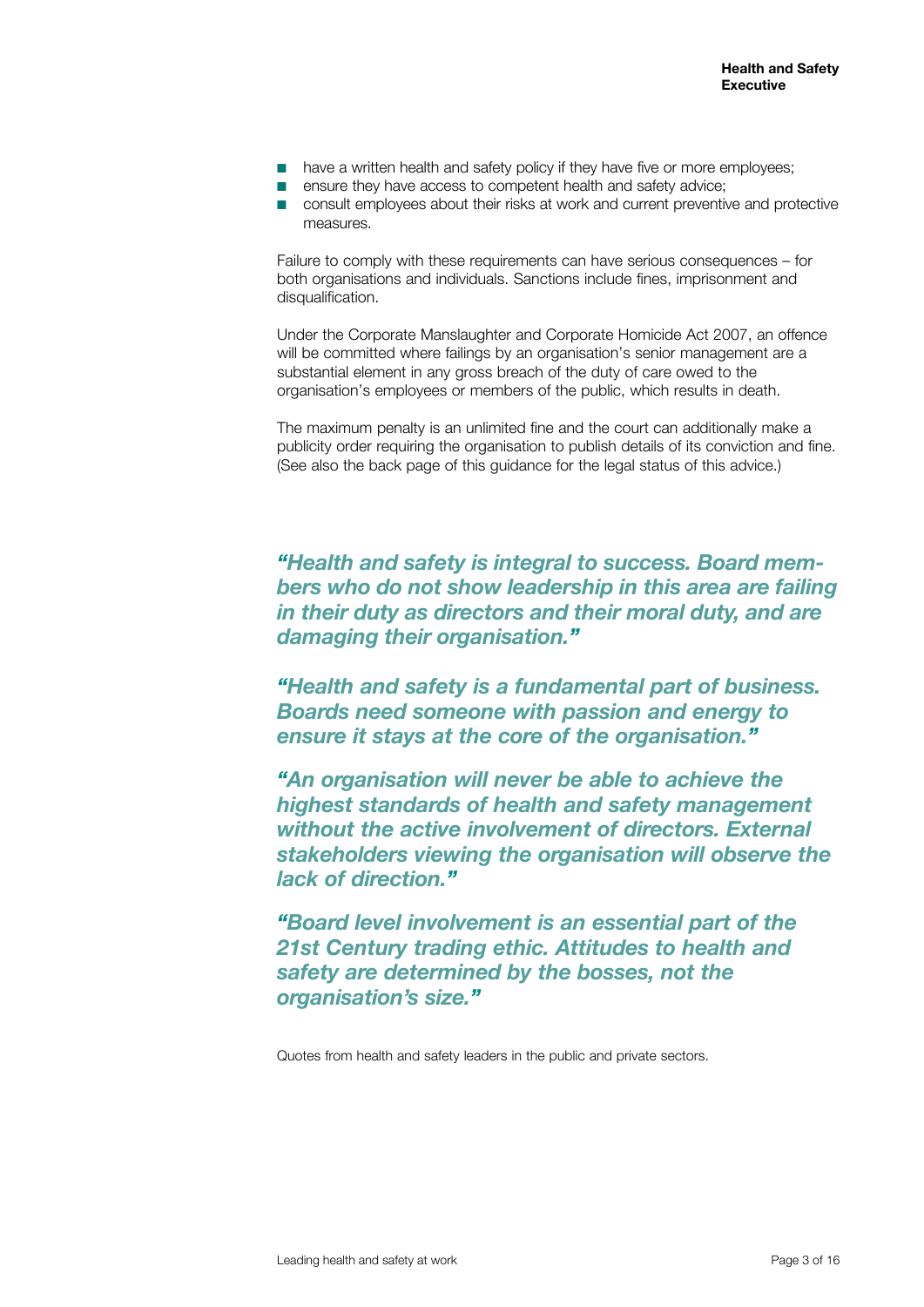## Plan

<span id="page-3-0"></span>**Case study –** *North Staffordshire Combined Healthcare NHS Trust*

The board found itself facing service improvement targets. Using new corporate and clinical guidance, it set about taking a 'whole systems' approach to managing corporate risk, giving one of its directors responsibility for the leadership of health and safety for the first time. Health and safety was also made a key item on the board agenda.

This has resulted in a much better integrated health and safety management system that increases the opportunity to identify and manage all corporate risks, and a much more open culture, improving reporting and monitoring. The board actively promotes a culture that gives staff the confidence to report incidents. This has resulted in:

- 16% reduction in incidence rates over two years;
- 10% reduction in insurance premiums.

**The board should set the direction for effective health and safety management. Board members need to establish a health and safety policy that is much more than a document – it should be an integral part of your organisation's culture, of its values and performance standards.** 

**All board members should take the lead in ensuring the communication of health and safety duties and benefits throughout the organisation. Executive directors must develop policies to avoid health and safety problems and must respond quickly where difficulties arise or new risks are introduced; non-executives must make sure that health and safety is properly addressed.**

## **Core actions**

To agree a policy, boards will need to ensure they are aware of the significant risks faced by their organisation.

The policy should set out the board's own role and that of individual board members in leading the health and safety of its organisation. It should require the board to:

- 'own' and understand the key issues involved;
- decide how best to communicate, promote and champion health and safety.

The health and safety policy is a 'living' document and it should evolve over time, eg in the light of major organisational changes such as restructuring or a significant acquisition.

## **How it can be done**

- Health and safety should appear regularly on the agenda for board meetings.
- The chief executive can give the clearest visibility of leadership, but some boards find it useful to name one of their number as the health and safety 'champion'.
- The presence on the board of a health and safety director can be a strong signal that the issue is being taken seriously and that its strategic importance is understood.
- Setting targets helps define what the board is seeking to achieve.
- A non-executive director can act as a scrutineer ensuring the processes to support boards facing significant health and safety risks are robust.

#### *Corporate governance*

For many organisations, health and safety is a corporate governance issue. The board should integrate health and safety into the main governance structures, including board sub-committees, such as risk, remuneration and audit.

The Turnbull guidance on the Combined Code on Corporate Governance requires listed companies to have robust systems of internal control, covering not just 'narrow' financial risks but also risks relating to the environment, business reputation and health and safety.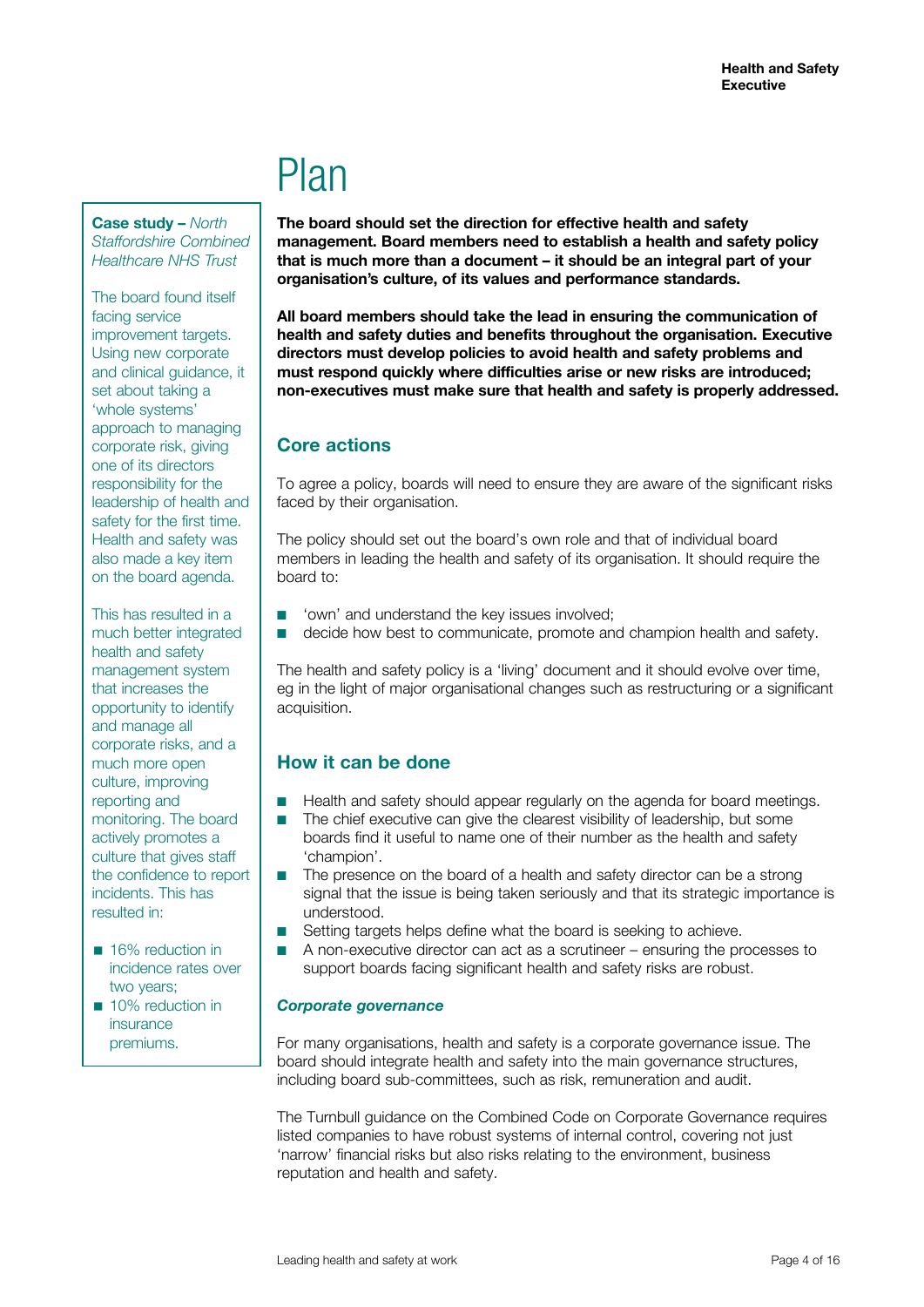## l In

<span id="page-4-0"></span>**Case study –** *British Sugar*

British Sugar had an excellent safety record and was devastated in 2003 when it suffered three fatalities. Although health and safety had always been a business priority, the company recognised that a change in focus was needed to achieve behavioural change. This included:

- the CEO assigning health and safety responsibilities to all directors, and monthly reports go to the board;
- creating effective working partnerships with employees, trade unions and others;
- overseeing a behavioural change programme and audits;
- publishing annual health and safety targets, and devising initiatives to meet them.

Results included:

- a two-thirds reduction in both lost time and minor injury frequency rates over a ten-year period;
- much greater understanding by directors of health and safety risks.

**Delivery depends on an effective management system to ensure, so far as reasonably practicable, the health and safety of employees, customers and members of the public.** 

**Organisations should aim to protect people by introducing management systems and practices that ensure risks are dealt with sensibly, responsibly and proportionately.**

### **Core actions**

To take responsibility and 'ownership' of health and safety, members of the board must ensure that:

- health and safety arrangements are adequately resourced:
- they obtain competent health and safety advice:
- risk assessments are carried out;
- employees or their representatives are involved in decisions that affect their health and safety.

The board should consider the health and safety implications of introducing new processes, new working practices or new personnel, dedicating adequate resources to the task and seeking advice where necessary.

Boardroom decisions must be made in the context of the organisation's health and safety policy; it is important to 'design-in' health and safety when implementing change.

## **How it can be done**

- Leadership is more effective if visible board members can reinforce health and safety policy by being seen on the 'shop floor', following all safety measures themselves and addressing any breaches immediately.
- Consider health and safety when deciding senior management appointments.
- Having procurement standards for goods, equipment and services can help prevent the introduction of expensive health and safety hazards.
- The health and safety arrangements of partners, key suppliers and contractors should be assessed; their performance could adversely affect yours.
- Setting up a separate risk management or health and safety committee as a subset of the board, chaired by a senior executive, can make sure the key issues are addressed and guard against time and effort being wasted on trivial risks and unnecessary bureaucracy.
- Providing health and safety training to some or all of the board can promote understanding and knowledge of the key issues in your organisation.
- Supporting worker involvement in health and safety can improve participation and help prove your commitment.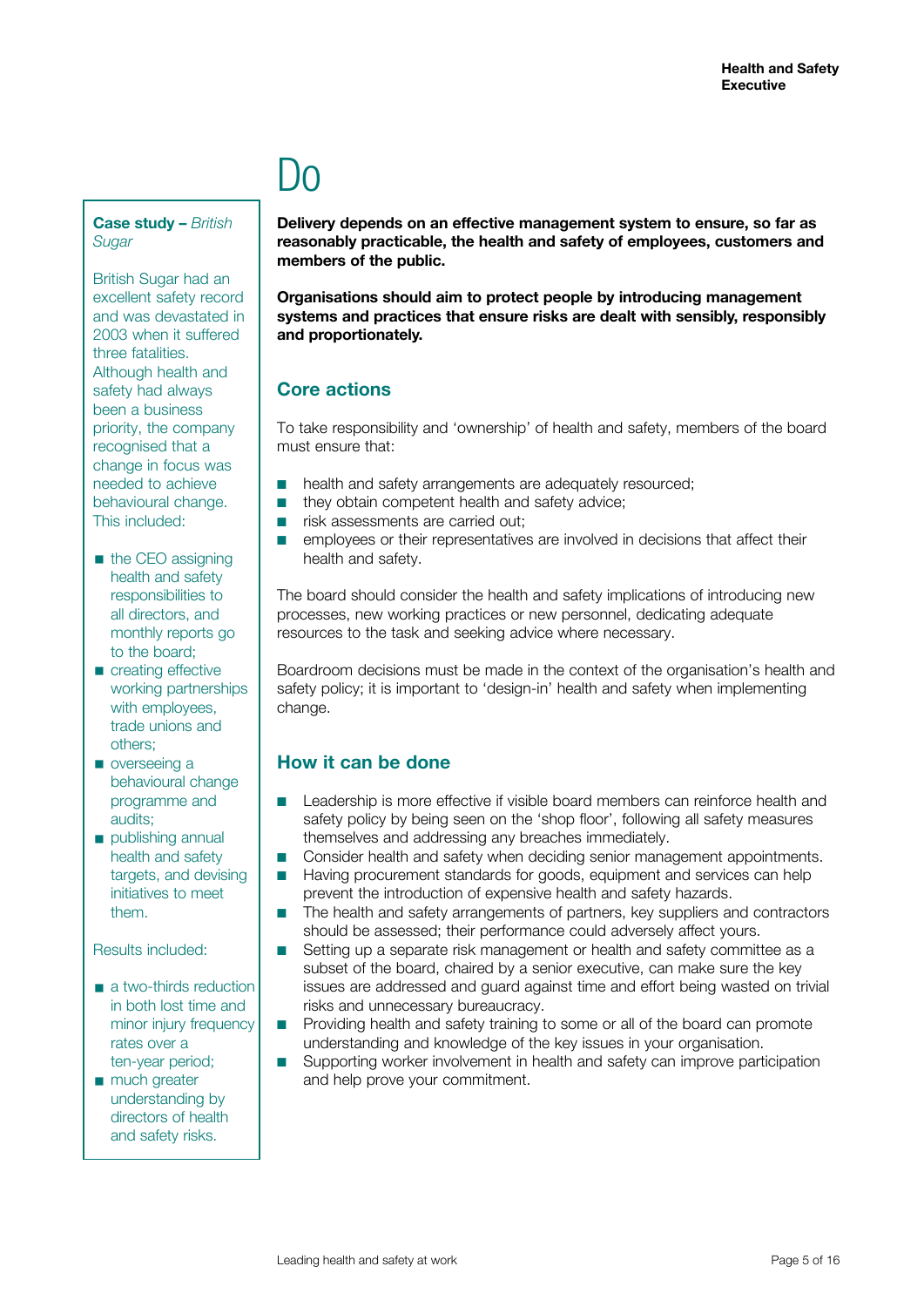## **Check**

<span id="page-5-0"></span>**Case study –** *Mid and West Wales Fire and Rescue Service*

Mid and West Wales Fire and Rescue Service recognised that it was critical to demonstrate to staff that health and safety was fundamental to the success of its overall service delivery – and that commitment to health and safety came from the top of the organisation.

The director of service policy and planning was made health and safety director, and implemented a revised framework for health and safety. The director made site visits to engage the workforce and placed renewed emphasis on the need to improve incident reporting, investigation and monitoring procedures. The service has reported:

■ £100 000 reduction in insurance liability premiums in one year through improved corporate strategic risk management;

■ 50% reduction in sickness absence resulting from workrelated injury over two years;

■ 50% reduction in injury rates over three years.

**Monitoring and reporting are vital parts of a health and safety culture. Management systems must allow the board to receive both specific (eg incident-led) and routine reports on the performance of health and safety policy.** 

**Much day-to-day health and safety information need be reported only at the time of a formal review. But only a strong system of monitoring can ensure that the formal review can proceed as planned – and that relevant events in the interim are brought to the board's attention.**

## **Core actions**

The board should ensure that:

- appropriate weight is given to reporting both preventive information (such as progress of training and maintenance programmes) and incident data (such as accident and sickness absence rates);
- periodic audits of the effectiveness of management structures and risk controls for health and safety are carried out;
- the impact of changes such as the introduction of new procedures, work processes or products, or any major health and safety failure, is reported as soon as possible to the board;
- there are procedures to implement new and changed legal requirements and to consider other external developments and events.

## **How it can be done**

- Effective monitoring of sickness absence and workplace health can alert the board to underlying problems that could seriously damage performance or result in accidents and long-term illness.
- The collection of workplace health and safety data can allow the board to benchmark the organisation's performance against others in its sector.
- Appraisals of senior managers can include an assessment of their contribution to health and safety performance.
- Boards can receive regular reports on the health and safety performance and actions of contractors.
- Some organisations have found they win greater support for health and safety by involving workers in monitoring.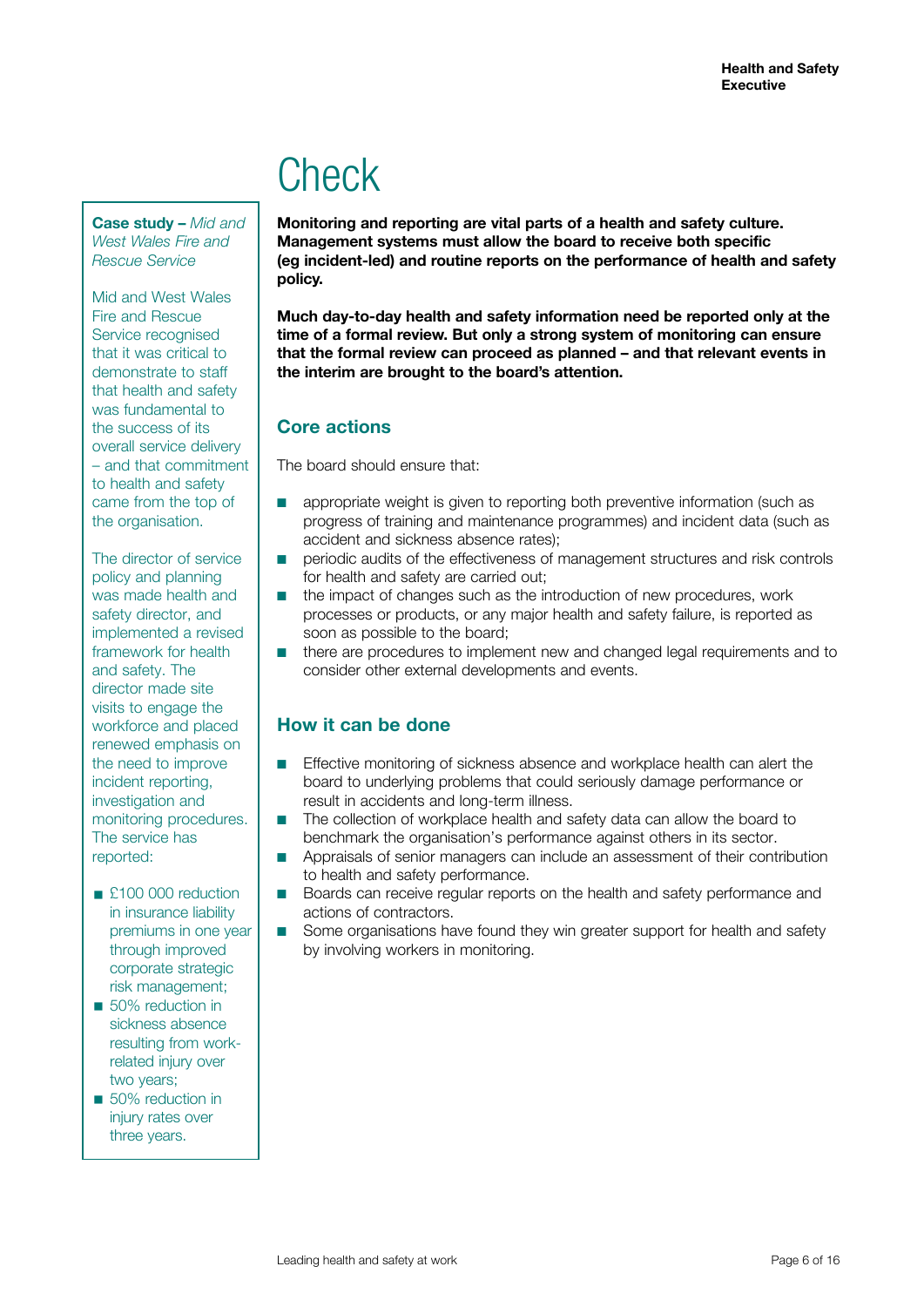## Act

<span id="page-6-0"></span>**Case study –**  *Sainsbury's*

Sainsbury's rethought its approach to health and safety after an external audit highlighted the need for a more unified approach across the company. The key element was a health and safety vision, set out by the group HR director and backed by a plan that included targets over three years.

As part of the plan, all board directors were given training on health and safety responsibilities. Health and safety now regularly features on board agendas. The business benefits include:

- 17% reduction in sickness absence; ■ 28% reduction in
- reportable incidents;
- improved morale and pride in working for the company, as indicated by colleague surveys.

**A formal boardroom review of health and safety performance is essential. It allows the board to establish whether the essential health and safety principles – strong and active leadership, worker involvement, and assessment and review – have been embedded in the organisation. It tells you whether your system is effective in managing risk and protecting people.**

## **Core actions**

The board should review health and safety performance at least once a year. The review process should:

- examine whether the health and safety policy reflects the organisation's current priorities, plans and targets;
- examine whether risk management and other health and safety systems have been effectively reporting to the board;
- report health and safety shortcomings, and the effect of all relevant board and management decisions;
- decide actions to address any weaknesses and a system to monitor their implementation;
- consider immediate reviews in the light of major shortcomings or events.

## **How it can be done**

- Performance on health and safety and wellbeing is increasingly being recorded in organisations' annual reports to investors and stakeholders.
- Board members can make extra 'shop floor' visits to gather information for the formal review.
- Good health and safety performance can be celebrated at central and local level.

### *Auditing and reporting*

Larger public and private sector organisations need to have formal procedures for auditing and reporting health and safety performance.

The board should ensure that any audit is perceived as a positive management and boardroom tool. It should have unrestricted access to both external and internal auditors, keeping their cost-effectiveness, independence and objectivity under review.

Various codes and guides (many of them sector-specific) are available to help organisations report health and safety performance and risk management as part of good governance. See the 'Key resources' section.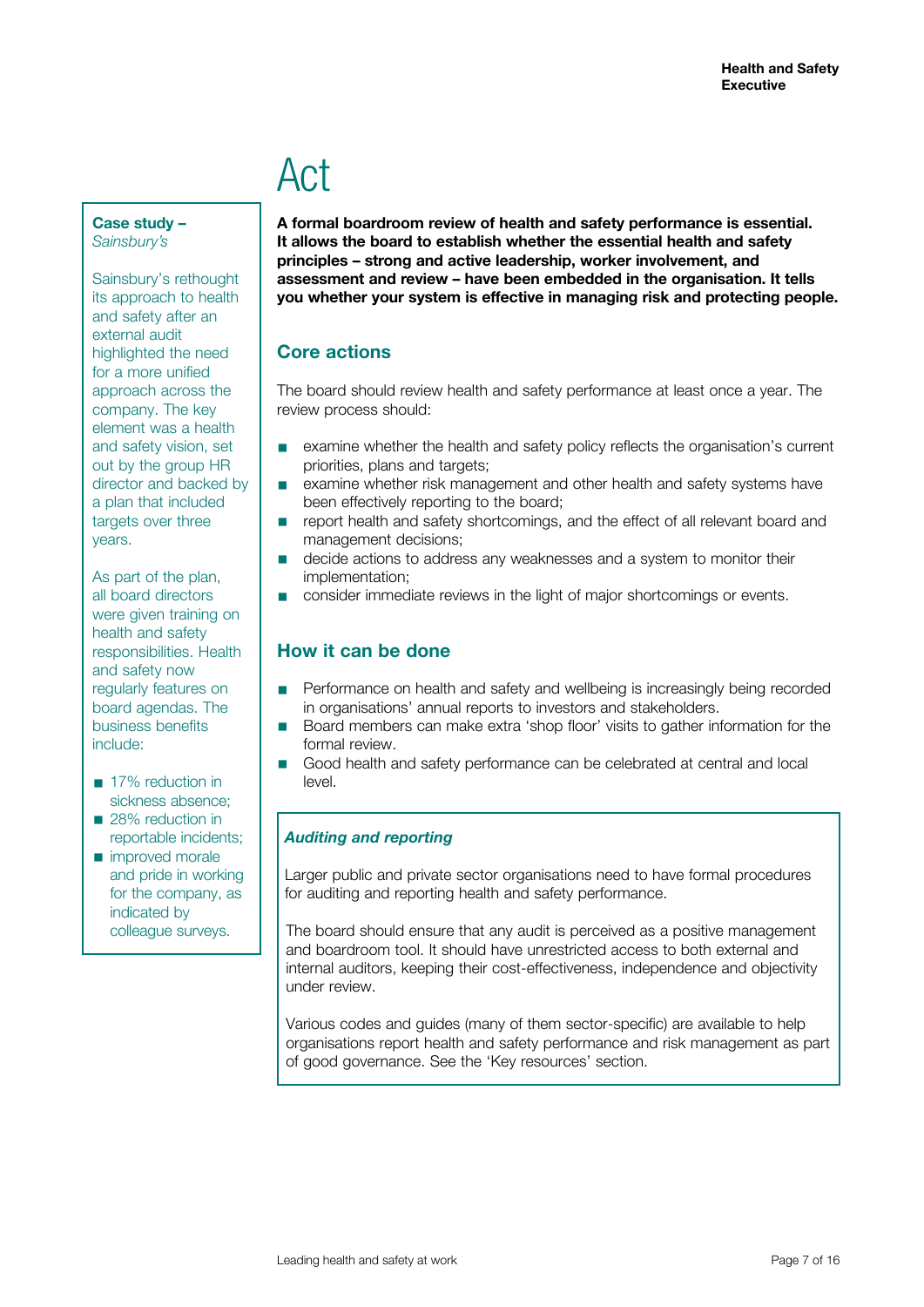## When leadership falls short

When board members do not lead effectively on health and safety management the consequences can be severe. These examples mark issues for all boards to consider.

#### **Competent advice, training and supervision**

Following the fatal injury of an employee maintaining machinery at a recycling firm employing approximately 30 people, a company director received a 12-month custodial sentence for manslaughter. The machinery was not properly isolated and started up unexpectedly.

An HSE and police investigation revealed there was no safe system of work for maintenance, instruction, training and supervision were inadequate.

HSE's investigating principal inspector said: 'Evidence showed that the director chose not to follow the advice of his health and safety advisor and instead adopted a complacent attitude, allowing the standards in his business to fall.'

#### **Monitoring**

The managing director of a manufacturing company with around 100 workers was sentenced to 12 months' imprisonment for manslaughter following the death of an employee who became caught in unguarded machinery.

The investigation revealed that, had the company adequately maintained guarding around a conveyor, the death would have been avoided. The judge made clear that whether the managing director was aware of the situation was not the issue; he should have known as this was a long-standing problem. An area manager also received a custodial sentence. The company received a substantial fine and had to pay the prosecution's costs.

#### **Risk assessment**

A company and its officers were fined a total of £245 000 and ordered to pay costs of £75 500 at Crown Court in relation to the removal of asbestos. The company employed ten, mostly young, temporary workers; they were not trained or equipped to safely remove the asbestos, nor warned of its risk. The directors were also disqualified from holding any company directorship for two years and one year respectively.

#### **Legal liability of individual board members for health and safety failures**

If a health and safety offence is committed with the consent or connivance of, or is attributable to any neglect on the part of, any director, manager, secretary or other similar officer of the organisation, then that person (as well as the organisation) can be prosecuted under section 37 of the Health and Safety at Work etc Act 1974.

Recent case law has confirmed that directors cannot avoid a charge of neglect under section 37 by arranging their organisation's business so as to leave them ignorant of circumstances which would trigger their obligation to address health and safety breaches.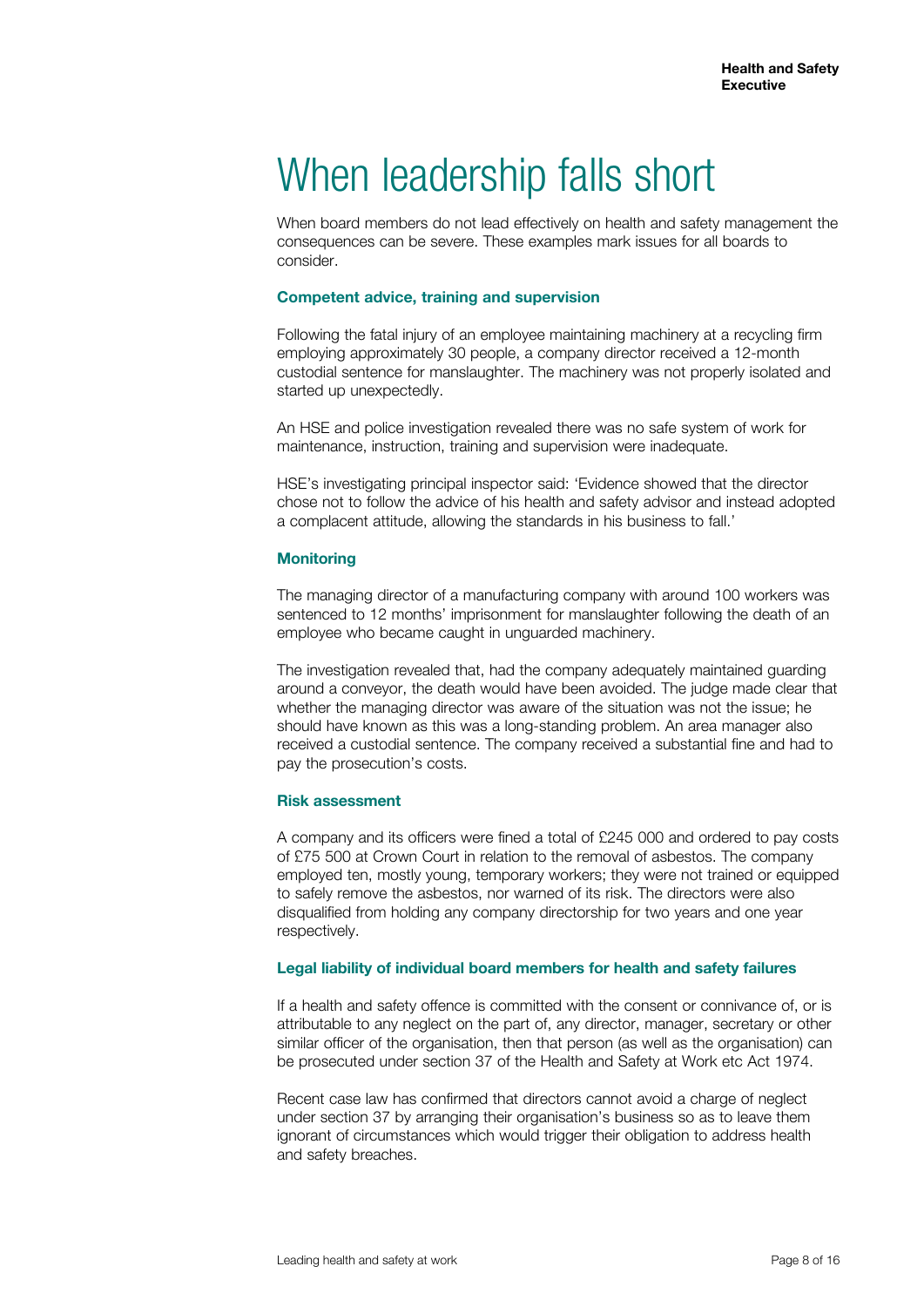Those found guilty are liable for fines and imprisonment. In addition, the Company Directors Disqualification Act 1986, section 2(1), empowers the court to disqualify an individual convicted of an offence in connection with the management of a company. This includes health and safety offences. This power is exercised at the discretion of the court; it requires no additional investigation or evidence.

Individual directors are also potentially liable for other related offences, such as the common law offence of gross negligence manslaughter.

Under the common law, gross negligence manslaughter is proved when individual officers of a company (directors or business owners) cause death by their own grossly negligent behaviour. This offence is punishable by an unlimited fine and a maximum of life imprisonment.

*Note: equivalent legislation exists in Northern Ireland, ie article 34A of the Health and Safety at Work (Northern Ireland) Order 1978 and article 3(1) of the Company Directors Disqualification (Northern Ireland) Order 2002.*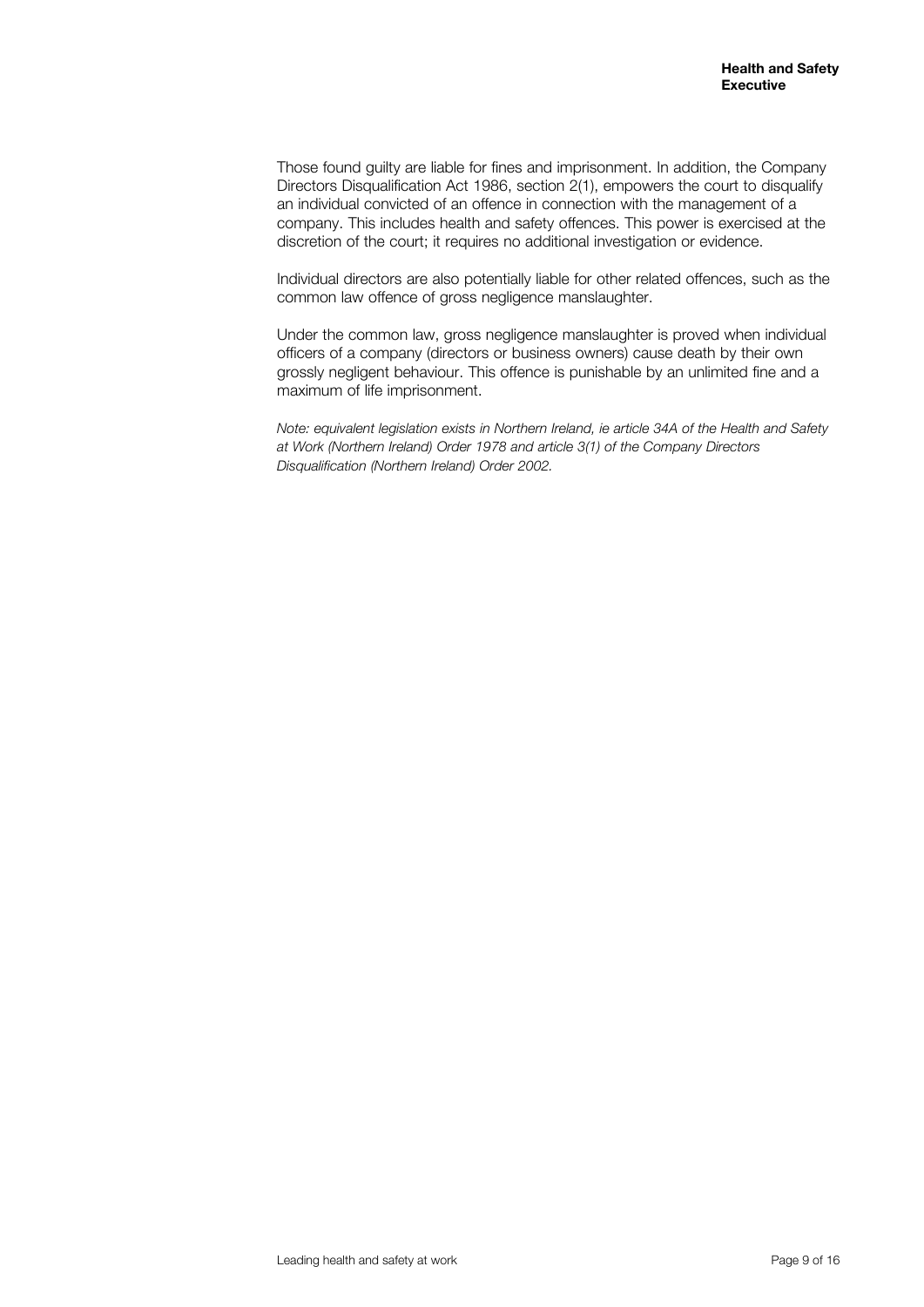## Plan, Do, Check, Act

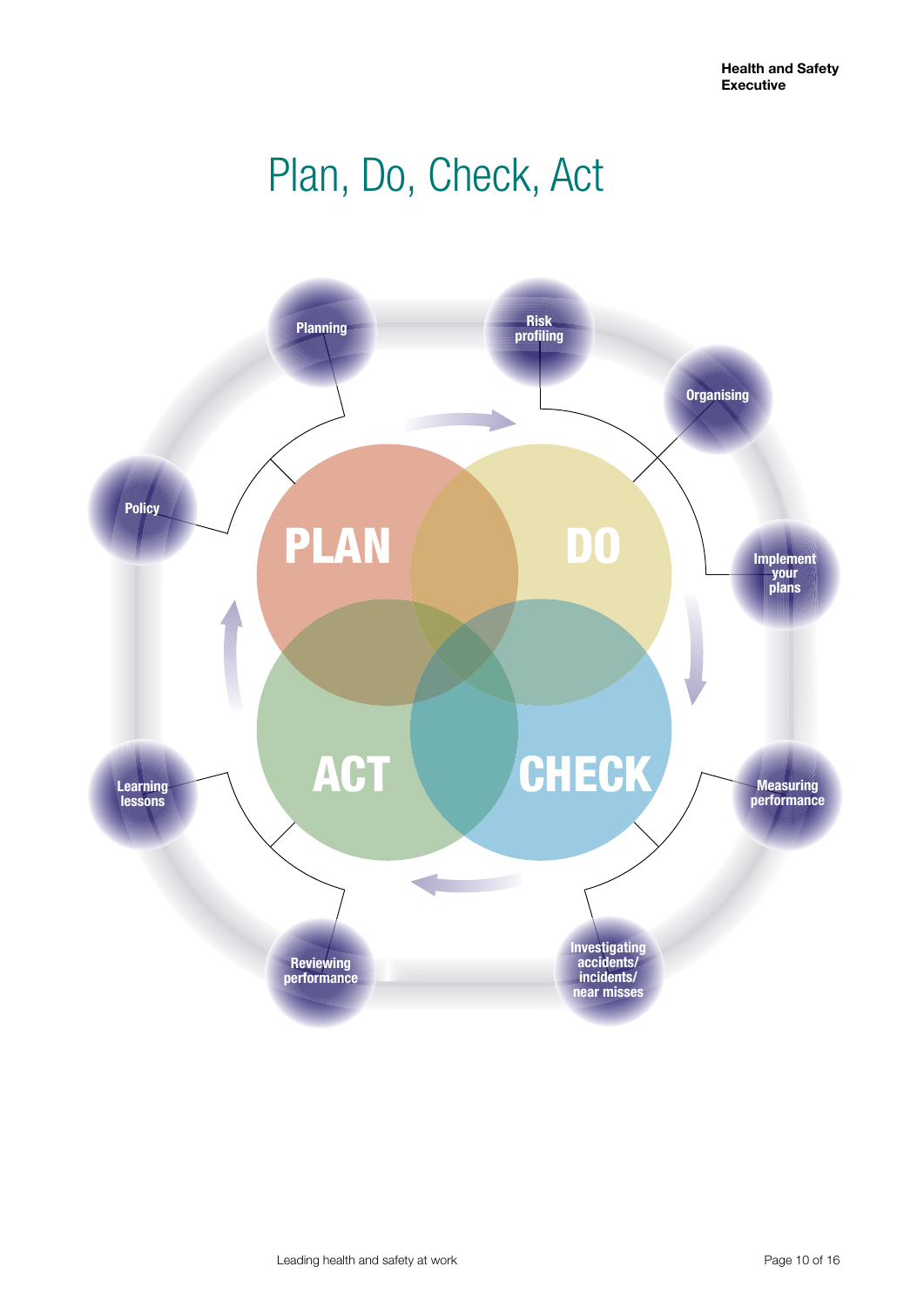## Health and safety checklist

### **Plan**

■ How do you demonstrate the board's commitment to health and safety?

www.hse.gov.uk/toolbox/managing/writing.htm

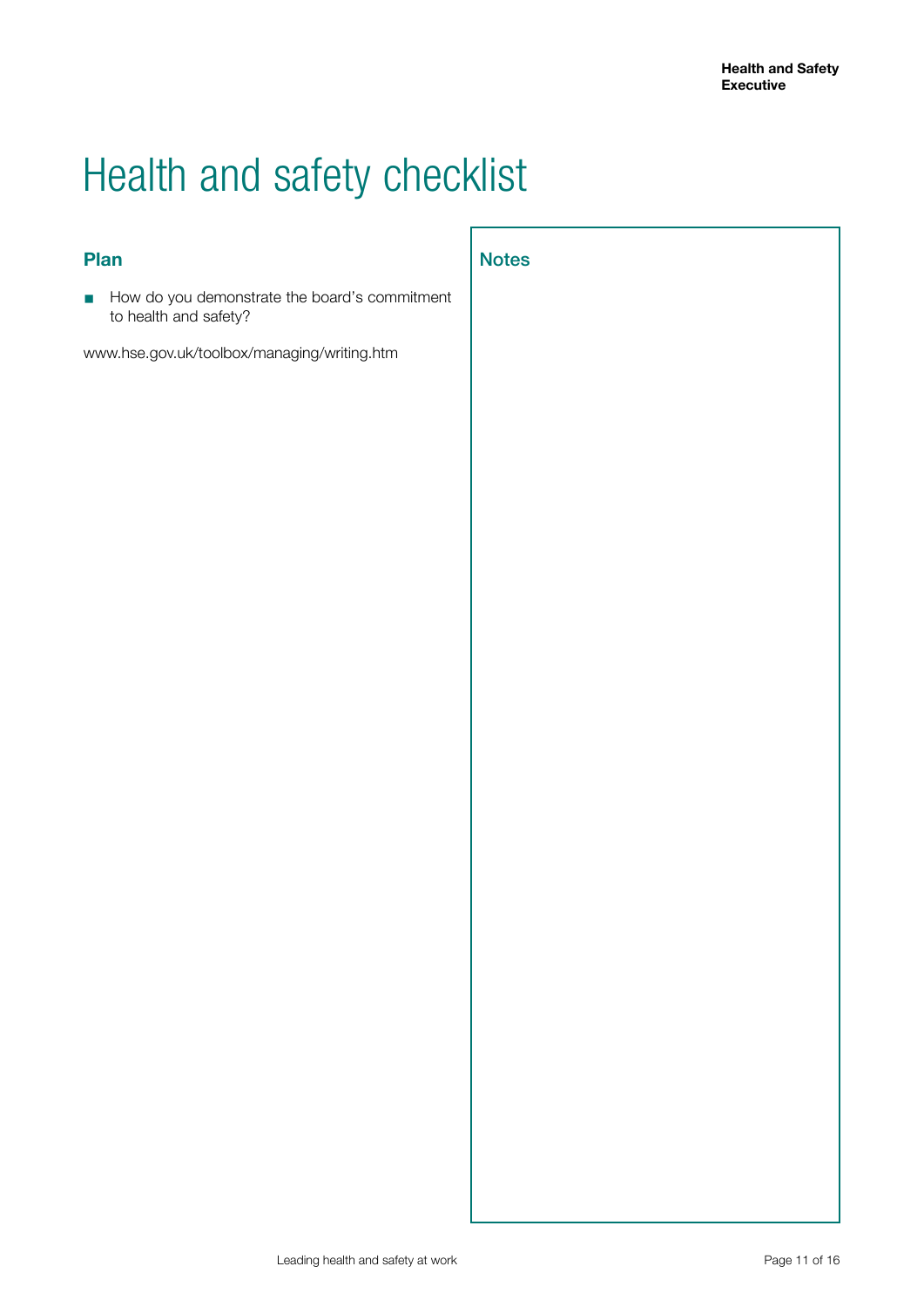### **Do**

■ What have you done to ensure your organisation, at all levels including the board, receives competent health and safety advice?

**Notes** 

#### www.hse.gov.uk/toolbox/managing/deciding.htm

■ How are you ensuring all staff – including the board – are sufficiently trained and competent in their health and safety responsibilities?

#### *Health and safety training: A brief guide*  www.hse.gov.uk/pubns/indg345.htm

■ How confident are you that your workforce, particularly safety representatives, are consulted properly on health and safety matters, and that their concerns are reaching the appropriate level including, as necessary, the board?

#### [www.hse.gov.uk/involvement](http://www.hse.gov.uk/involvement)

What systems are in place to ensure your organisation's risks are assessed, and that sensible control measures are established and maintained?

www.hse.gov.uk/toolbox/managing/managingtherisks.htm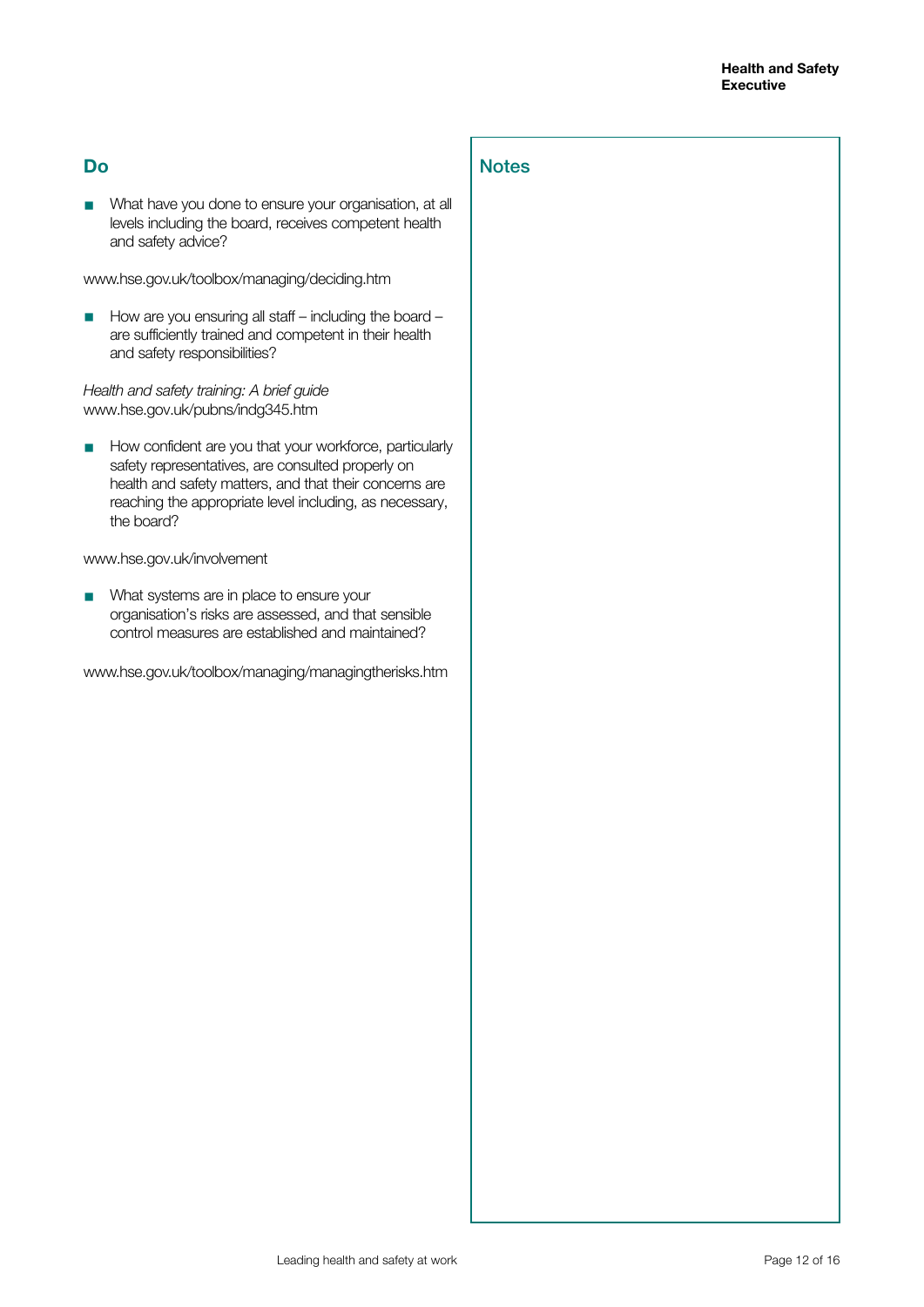### **Check**

■ How well do you know what is happening on the ground, and what audits or assessments are undertaken to inform you about what your organisation and contractors actually do?

**Notes** 

■ What information does the board receive regularly about health and safety, eg performance data and reports on injuries and work-related ill health?

[www.hse.gov.uk/leadership/auditing.htm](http://www.hse.gov.uk/leadership/auditing.htm)

- Do you compare your performance with others in your sector or beyond?
- Where changes in working arrangements have significant implications for health and safety, how are these brought to the attention of the board?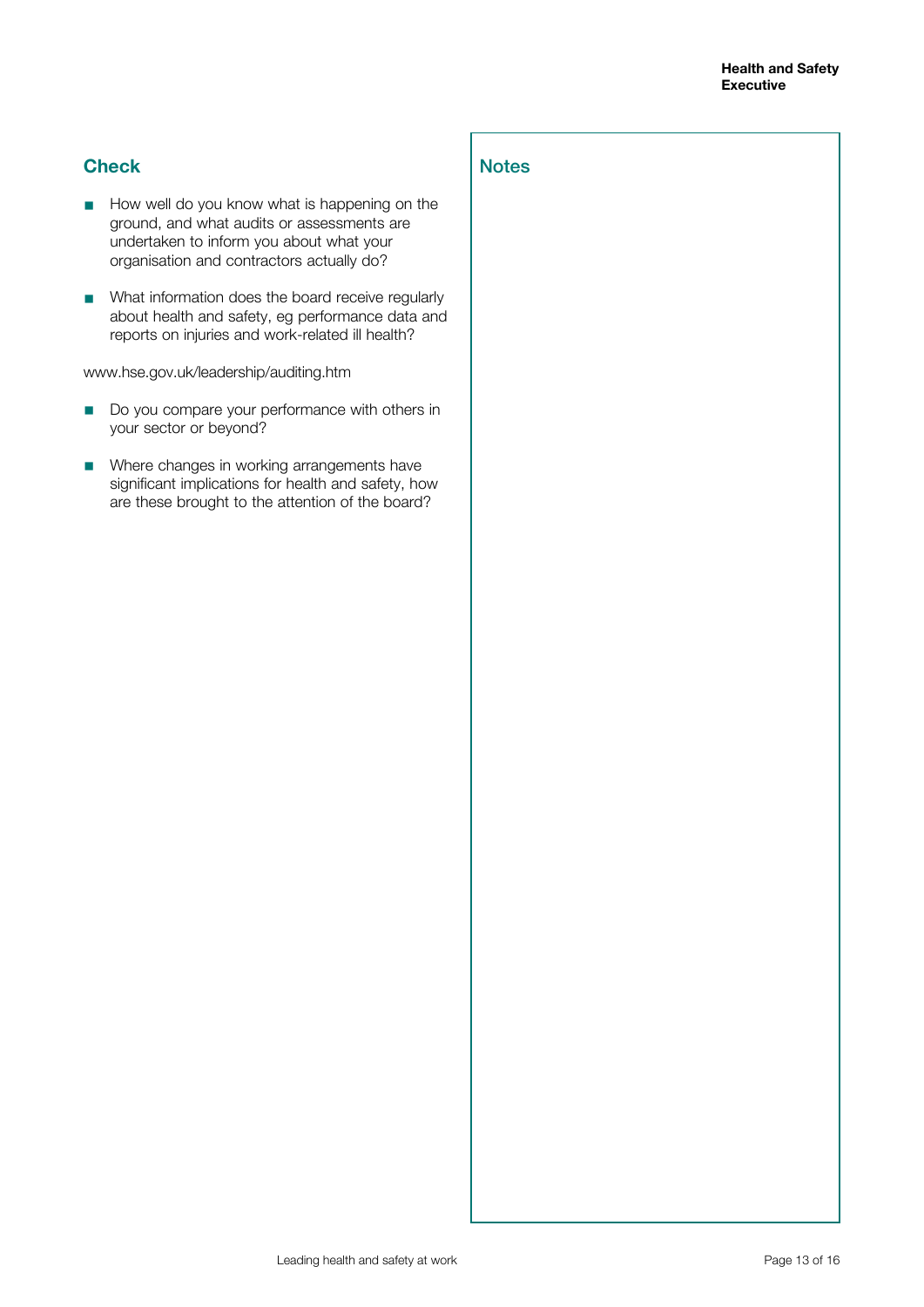### **Act**

■ What do you do to ensure appropriate board-level review of health and safety?

**Notes** 

*Successful health and safety management* HSG65 [www.hse.gov.uk/pubns/books/HSG65.htm](http://www.hse.gov.uk/pubns/books/HSG65.htm)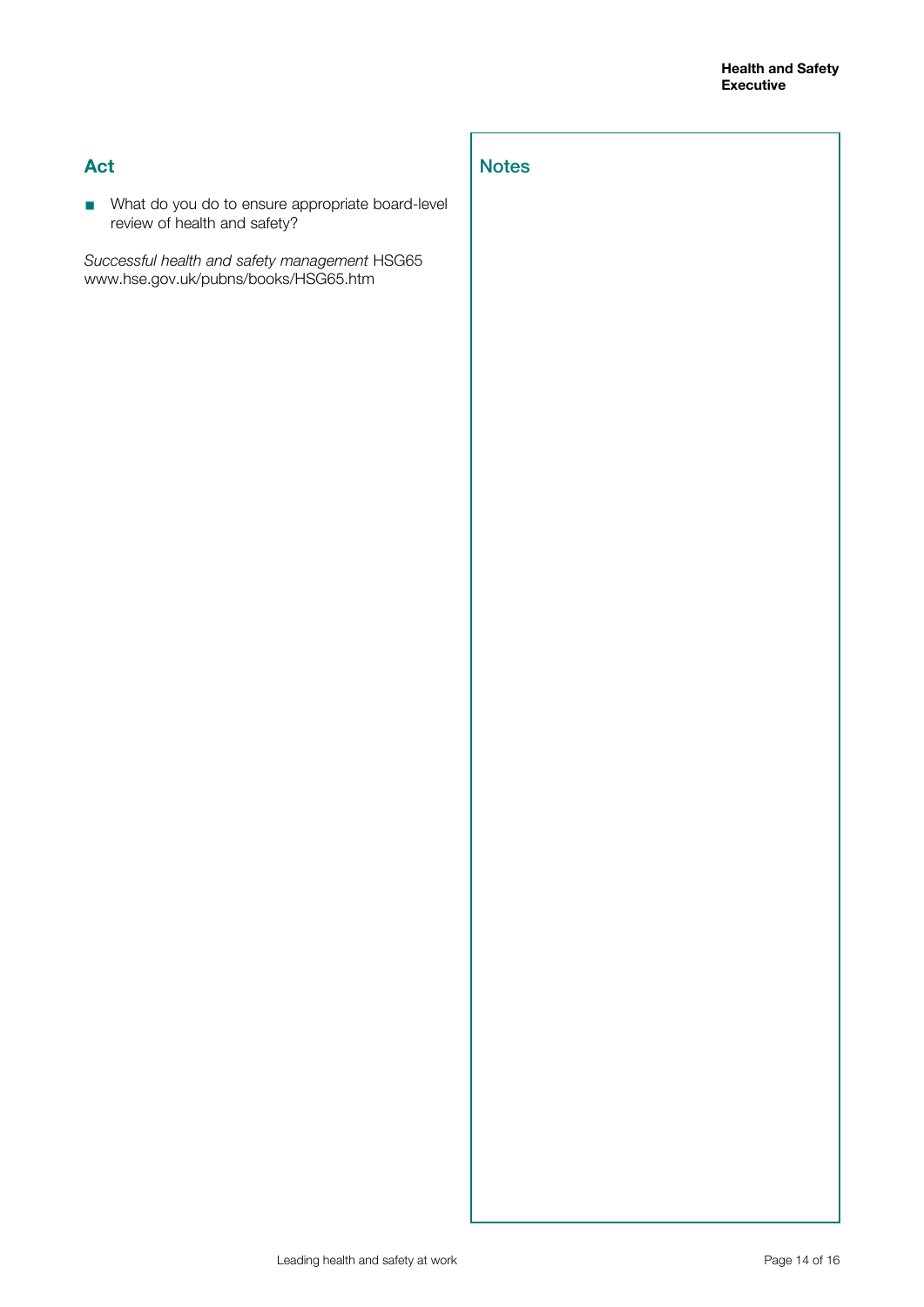## Key resources

A dedicated web page has been created to provide boards and board members with further advice and guidance. It includes links to various publications and websites, as well as online versions of this guidance.

#### **The web page can be found at: [www.hse.gov.uk/leadership](http://www.hse.gov.uk/leadership)**

You can get further information from the following organisations:

#### **Health and Safety Executive (HSE) (www.hse.gov.uk)**

- Managing for health and safety website www.hse.gov.uk/managing/
- *Successful health and safety management* HSG65 www.hse.gov.uk/pubns/ books/hsg65.htm
- *Leadership for the major hazard industries: Effective health and safety management* Leaflet INDG277(rev1) HSE Books 2004 www.hse.gov.uk/pubns/indg277.htm

#### **Health and Safety Executive for Northern Ireland (www.hseni.gov.uk)**

#### **Institute of Directors (IoD) (www.iod.com)**

- dedicated web page at: [www.iod.com/hsguide](http://www.iod.com/hsguide)
- *Wellbeing at work: A Director's Guide* IoD 2006 ISBN 978 1 9045 2048 1

#### **Institution of Occupational Safety and Health (IOSH) (www.iosh.co.uk)**

- *Questioning performance: The director's essential guide to health, safety and the environment* IOSH ISBN 978 0 901357 37 3
- toolkits
- competent health and safety assistance

#### **Royal Society for the Prevention of Accidents (RoSPA) (www.rospa.com)**

- DASH: Director Action on Safety and Health
- GoPoP: Going Public on Performance measuring and reporting on health and safety performance
- case studies

#### **Trades Union Congress (TUC) [\(www.tuc.org.uk\)](http://www.tuc.org.uk)**

safety representatives

#### **European Agency for Safety and Health at Work (www.osha.europa.eu)**